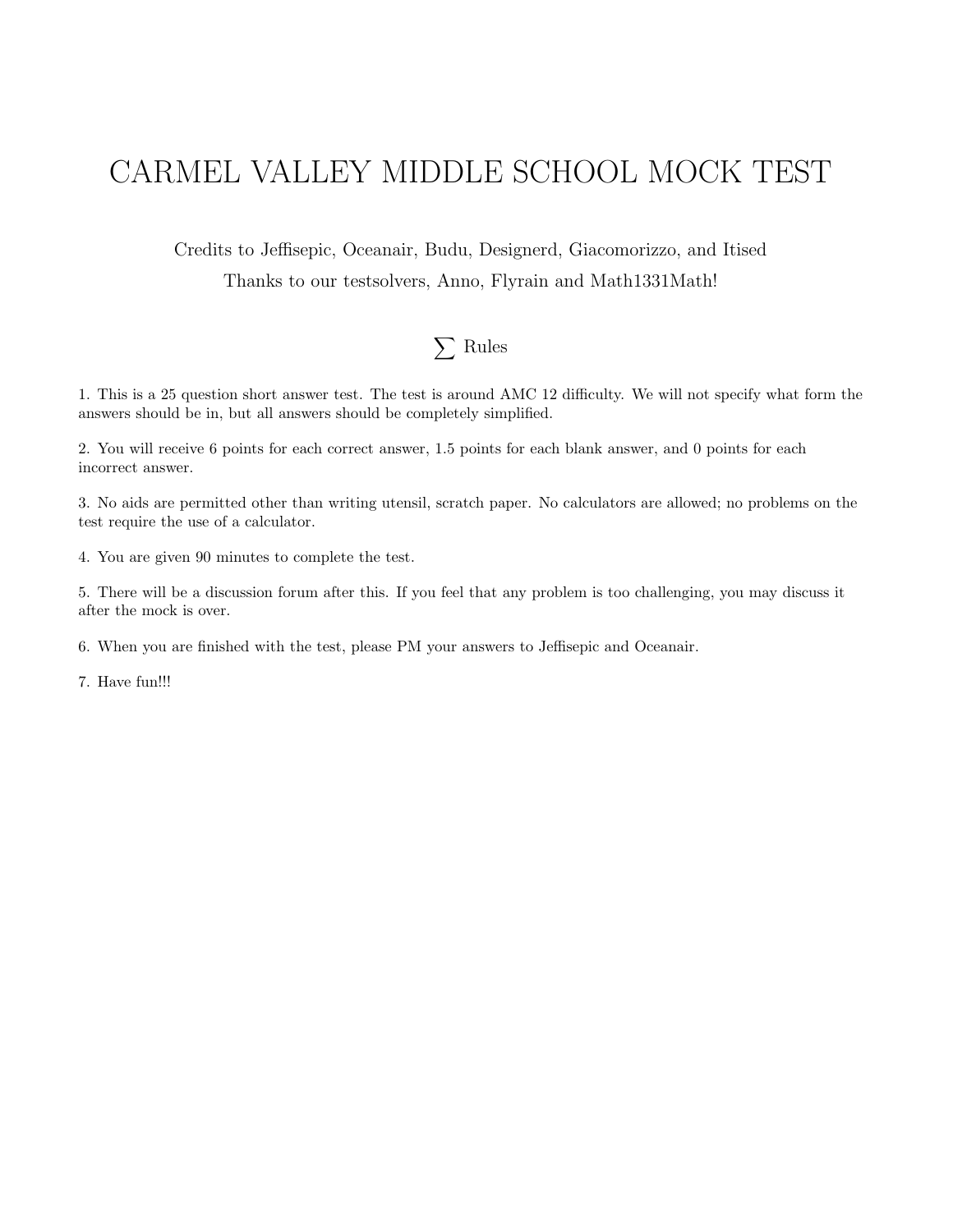1. Designerd doubles the amount of candies he eats each day. If on Day 1 he eats 1 candy, what is the total number of candies he will have eaten when Day 4 ends?

2. Jeffisepic's pokeball is shaped by a big circle with a radius of 3 and a smaller one with a diameter of 2. What is the area of the shaded area in Jeffisepic's pokeball? (the area of the lines is negligible)



3. Find the remainder when  $2018 + 2019 + ... + 4033$  is divided by 2017.

4. Oceanair is at a 1 mile racetrack. Each lap he runs is 2 mph slower than the one previously run. If he runs 4 laps and runs his first lap at 10 mph, what is his average time in hours per lap?

5. If  $(\sqrt{x} + \sqrt{y})^2 - (\sqrt{x} - \sqrt{y})^2 = 128$  find the sum of the possible positive integer values of x.

6. How many triangles can be formed from 3 vertices of a regular hexagon such that the area is less than a third of the area of the hexagon?

7. If a number has 8 odd factors and 24 factors, what is the least possible value of this number?

8. 4 sides of a hexagon are 20 and the other 2 are  $10\sqrt{2}$ . What is the area of this hexagon if 2 of the angles are right angles and the other angles are all congruent?

9. In rectangle  $ABCD$ ,  $AB = 4$  and  $BC = 5$ . A point E is placed on diagonal AC such that  $\frac{AE}{EC} = n$ . DE is then extended to meet side BC at point F. What is the greatest possible n such that FB is an integer and  $E \neq C$ ?

10. There are 36 marbles in a bag. Each marble is either red or blue. If two of the marbles are removed (without replacement) from the bag, the ratio of the probability that two red marbles are removed to the probability that one red and one blue marble are removed is  $\frac{1}{3}$ . How many of the marbles are blue?

11. How many 9s are in the least possible number that is divisible by 91 and consists of only 9s?

12. Find the larger x if  $\log_2 x = \log_4 x \cdot \log_6 x$ .

13 . A number is bad if it has exactly two or three composite factors that aren't itself. For example, 16 is bad because it has two composite factors other than itself, 4 and 8. How many bad numbers are less than 100?

14. Let  $a' = a^{a-1}$ . For example,  $3' = 3^{2^1} = 9$ . How many a less than 2017 are there such that  $a'$  has unit digit 1?

15. In triangle ABC, the altitude from A to BC is 7 and the altitude from B to AC is 10. What is the positive difference between the smallest possible integer altitude and the largest possible integer altitude from  $C$  to  $AB$ ?

16. Compute the number of possible values of  $(A, B)$  where  $A, B, C, D$  are nonzero digits and where  $\frac{AB}{CD} = \frac{BA}{DC} \neq 1$